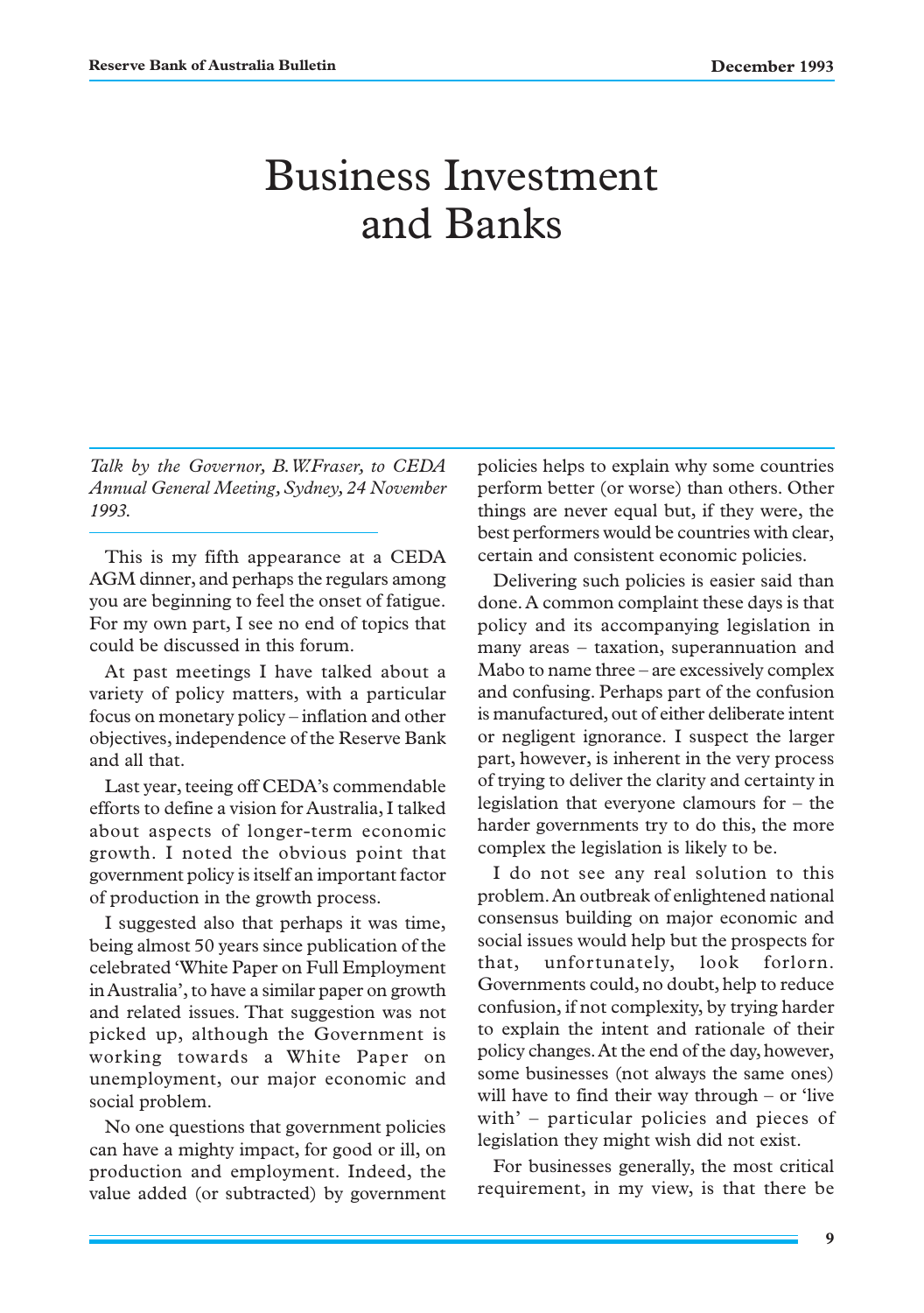reasonable certainty and consistency on the policy 'fundamentals'. I believe that has been the case in Australia, by and large, for some time now.

Macroeconomic policies have been consistently supportive of stronger economic and employment growth, while mindful of preserving the gains on inflation. We are now seeing results. Most indicators are suggesting a pick-up in what has been a modest rate of recovery, perhaps to about 3 per cent. Consumer spending – led by 'durables' – and housing investment have been important contributors to the recovery. These sectors have responded, albeit gradually, to the easings in monetary policy, which have seen short-term interest rates fall from 18 per cent to under 5 per cent since January 1990.

The other major contributor to the recovery has been government spending. This has increased in part as an automatic response to rising unemployment, and in part as a result of deliberate government spending decisions.

With the economy picking up, the scope for further major stimulation through monetary and fiscal policies is diminishing.

The same constraints do not apply to micro-economic policies. Over the past decade, many measures have been taken to free up labour and capital markets, to lower tariffs and to otherwise increase competition in the markets for goods and services. As a result of these and other changes, Australia's international competitiveness has improved by about one-third over the past decade.

But there is still further to travel.

As those who operate at the front line know, staying competitive means staying on the treadmill of reform. We like to see ourselves as part of Asia these days – and rightly so, given that 60 per cent of Australia's exports go to countries in the region. Holding our place in this company requires that we stay in touch with the rapid pace of change in many Asian countries. Indeed, these days we face fierce competition for investment not only from Asia, but also from 'emerging' countries in Latin America and even Eastern Europe.

Government policies are obviously important but they are not the end of the story. Businesses and others have to be on the job too, seeking out and following up the opportunities flowing from our improved fundamentals. Nowhere is this more critical than in the case of business investment. Investments which earn a good return advance the prosperity of shareholders and citizens alike; as well as rewarding investors, they generate jobs and raise real wages.

## **Business Investment**

So far in the present recovery, aggregate business investment has been a conspicuous 'missing link' (see Graph 1). The surplus of offices and other buildings consequent upon the earlier over-investment explains why non-residential construction has been exceptionally weak. But, investment in plant and equipment also has been weak (see Graph 2). Slack demand conditions and the preoccupation of borrowers with debt reduction have been important factors here.

Some uncertainties remain. In particular, growth, while picking up, is still relatively slow, and major structural problems in Japan and Europe dim the prospects of any marked acceleration in the near future.

#### **Graph 1**

#### **COMPONENTS OF PRIVATE DEMAND Peak in private demand = 100**

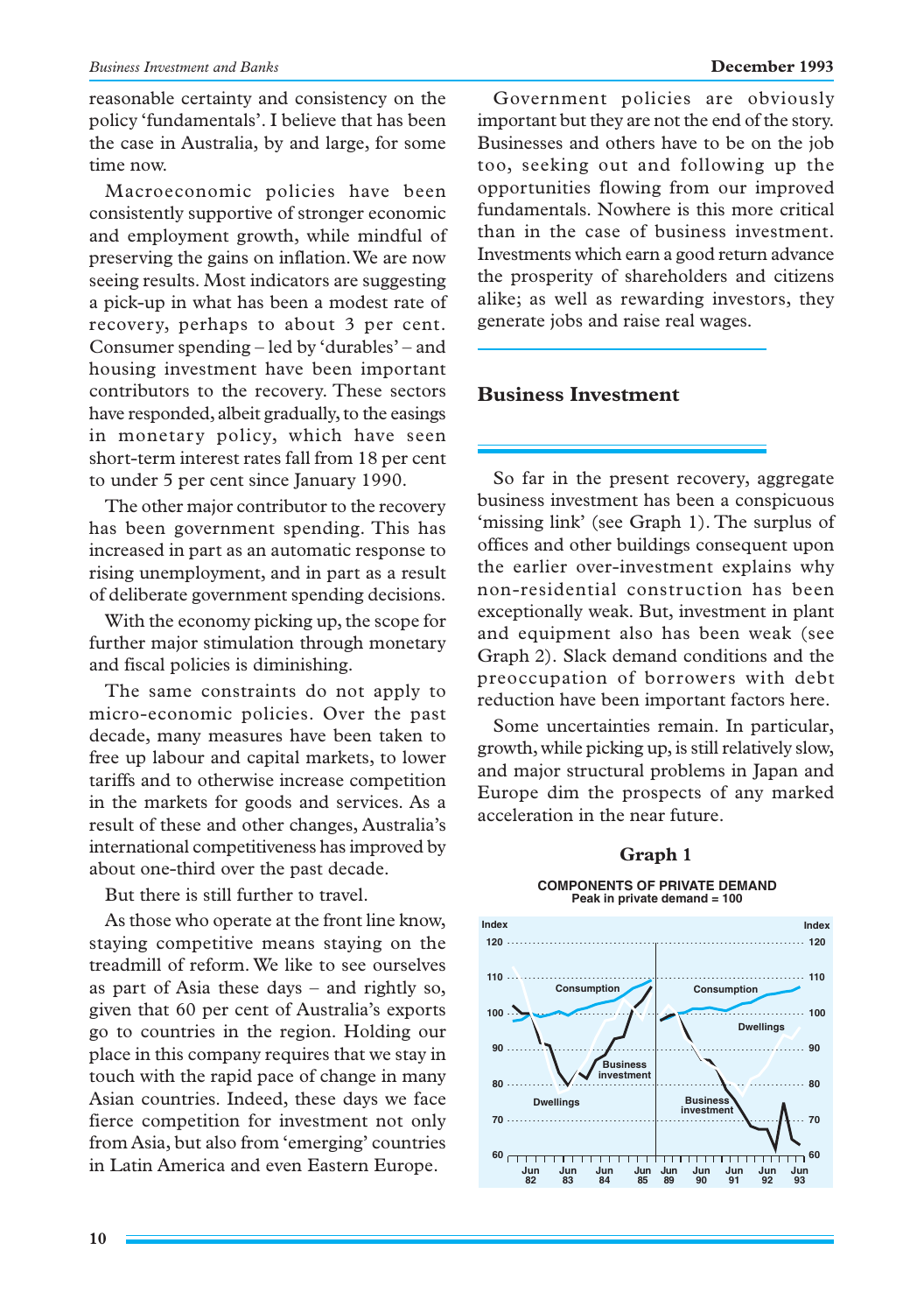

**CORPORATE GEARING Graph 3**



**\* Source: Australian Stock Exchange - 96 large companies.**

#### **Graph 4**

#### **INTEREST COSTS**



#### **Graph 5**



Nonetheless, the conditions for stronger investment are falling gradually into place. In particular:

- business balance sheets have been improving and the debt burden has become less onerous (see Graphs 3 and 4);
- business profitability has improved, particularly after interest payments, which have declined on the back of reduced gearing and lower rates (see Graph 5);
- business confidence has revived as the recovery has broadened and share prices have risen, lowering the cost of equity capital; and
- sustained low inflation will help, over time, to remove a major element of uncertainty and encourage lenders to lend longer.

Reflecting these improvements, investment in plant and equipment has started to pick up. In real terms, it rose by almost 6 per cent in 1992/93. Figures released today point to a further 4 per cent increase in the September quarter, to a level 9 per cent higher than a year earlier.

Companies in the private and public sectors are working their existing capital harder – which is a good thing – but, over time, substantial new investment will be needed to accommodate stronger growth in output and employment.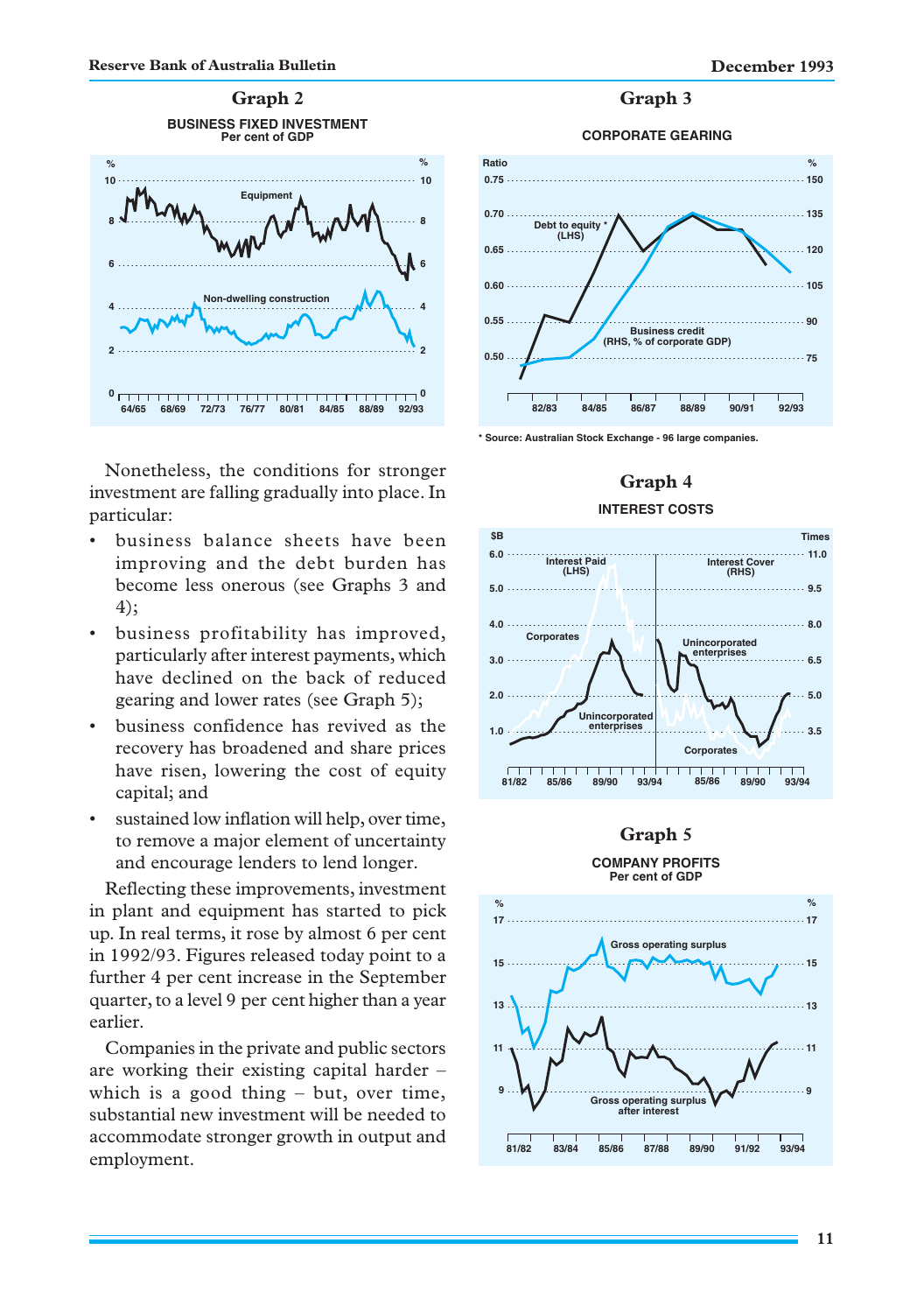## **Financial Sector Changes**

Internally generated funds are the main source of investment capital but banks provide the lion's share (around two-thirds) of the external borrowing of businesses. Banks, therefore, are significant players in business investment.

The financial system as a whole can be expected to adapt to meet the financing needs of higher levels of investment. Financing has not been a problem in the past; indeed, the large stock of vacant office blocks and shops testifies to a surplus, rather than a shortage, of funding. But no individual institution is guaranteed its place in the financial sector. The 1990s are bringing a different set of challenges, but the need for adaptation is no less than it was with deregulation in the 1980s.

I mention just two changes that will require some adaptation by banks and other financial institutions.

First, much of the investment in the 1980s was funded from overseas — in, for example, the US and Euro-bond markets. The counterparts of these large capital inflows were large current account deficits, which averaged around 5 per cent of GDP in the 1980s. We expect to see those deficits reduced significantly over the years ahead as domestic savings recover. National savings will be enhanced by the projected reduction in the budget deficit, and by increased private saving through superannuation.

Secondly, banks and others will have to continue to adapt to the heightened yield sensitivity of lenders. The days when depositors would leave money with banks at low or zero rates of interest are gone. All that changed in the 1980s, when savers became accustomed to high nominal interest rates. As inflation has come down and nominal interest rates have fallen, savers have been searching around for higher yields. The move of 'the little people' into equities is one example of this change.

Institutions which in the past enjoyed substantial low interest funding have had to adapt to this new world. To date, the relatively higher funding costs have tended to be passed on to borrowers in higher loan interest rates. In the years ahead, as the benefits of cost cutting programs become more apparent, we would expect to see some reductions in bank interest spreads – which, averaged across the four majors, have not changed much in recent years (see Graph 6).



**received on interest earning assets (including non-accrual loans), and the average interest rate paid on interest bearing liabilities plus current deposits not bearing interest. Estimated interest forgone on non-accrual and restructured loans is added to average interest received to calculate the gross spread figure.**

## **Do Banks Have a Future?**

Some commentators believe banks are destined to shrink, if not disappear. Last year, *The Economist* magazine, for example, posed the question: 'does banking have a future?'. Its answer was that 'it does not take a visionary to imagine a world without banking'.

Such a view is clearly not based on some banks' recent difficulties. If it was, it could be largely dismissed, given the good progress which banks (both here and in some other countries) have made in working off the burden of non-performing loans. This process accounts for much of the recent improvement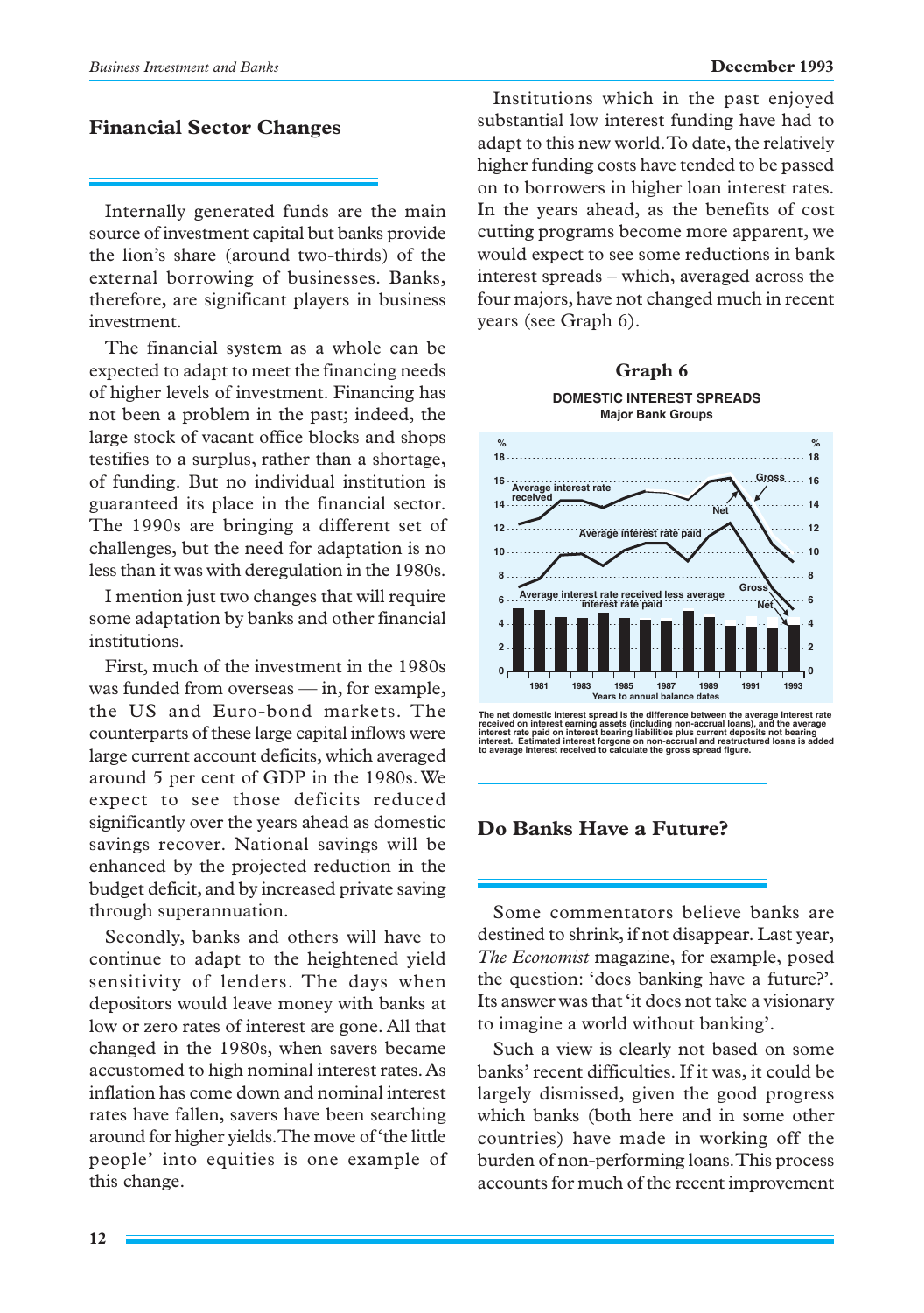in bank profitability. At the same time that non-performing loans have been falling, Australian banks generally have continued to build up their capital ratios.

*The Economist* view instead contends that continued technological innovation, closer integration of national financial markets and increasing competition will erode the preeminent position of banks, and continue to blur the distinction between banks, other financial institutions and securities markets.

One strand to this argument is that banks will find it increasingly costly to raise funds as households shift out of bank deposits into other assets. Another, is that a greater volume of lending will be done through the securities markets directly (and indirectly through securitising certain assets off bank balance sheets).

These arguments raise many issues which I can only touch upon here. In the end, how the banks themselves adapt to change will also help to determine their future.

#### **Bank Deposits**

On the liabilities side of the balance sheet, bank deposits have several attractions for individuals which will help banks to retain their core role. They are at the low end of the risk spectrum and they are highly liquid. For many individuals, bank deposits are the main asset in which they hold their financial wealth; deposits at banks still represent about 30 per cent of household financial assets. Banks also provide payments services.

The growing share of assets held in life offices and superannuation funds is sometimes pointed to as evidence of the declining importance of banks. At least to this time, however, the growth in assets held in superannuation funds reflects mainly reinvestment of the high earnings of the 1980s, rather than higher contributions from individuals. That is, to date it does not reflect deliberate action by people to shift more of their assets into superannuation funds and away from banks and other intermediaries.

That said, superannuation funds seem likely to become a larger part of the financial sector as the Superannuation Guarantee Levy rises. I support this push for greater saving for retirement but it does imply a significant reshaping of how wealth is held in the community, with superannuation assets likely to grow relative to other financial assets.

This raises the prospect that savings will in the future be channelled away from bank deposits into superannuation funds. People are unlikely to hold as much as they would otherwise in other forms of wealth (deposits, government securities, equity and perhaps housing) when they are forced to save more through superannuation funds.

On the other hand, banks will continue to play a role in directing funds to various end users. Someone will have to perform that role – a role which is likely to grow if Australia is to fund a larger proportion of its investment through enlarged domestic savings. Banks might be able to securitise some assets or issue liabilities that are held by superannuation funds. The process need not, therefore, imply a smaller role for banks in absolute terms: they may have a smaller share of the financial sector, but the sector would be larger.

### **Bank Business Lending**

So far as banks' business lending is concerned (my main focus tonight), it is true that some borrowers are obtaining funds outside the banking system. Large firms with good credit ratings, for example, are increasingly raising funds directly in the securities markets. Some firms appear able to raise funds more cheaply than banks themselves. (In addition, in some countries, securitisation has tended to take home mortgages and some other good quality assets off bank balance sheets.) Even in the United States, however, where these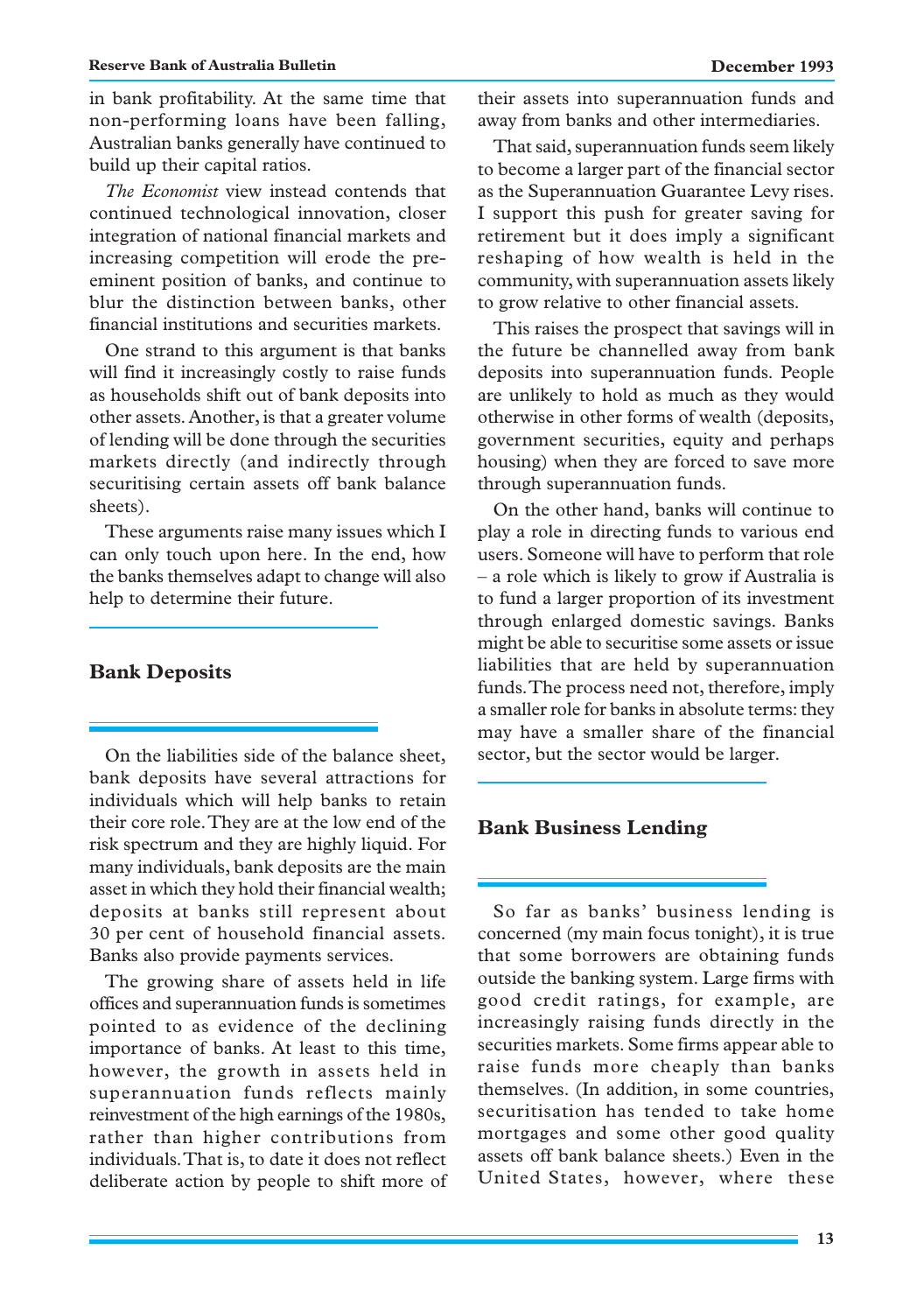developments are most advanced, they clearly have not rendered banks obsolete.

One area where banks (and especially domestic banks) have an opportunity to enhance their role is in financing small and medium businesses. These businesses are an important part of our growing economy. So far in the recovery, virtually all the growth in employment has come from businesses which employ fewer than 20 people. Over the years ahead, small and medium sized businesses are seen as major sources of jobs and exports. For this to occur, a number of things need to happen, of which one – *but only one* – is that these businesses have reasonable access to finance.

Banks are the logical provider of funds to relatively small firms not able to tap financial markets in their own name (either by issuing debentures or equity), and generally not sufficiently well known to borrow directly from large wholesale financial institutions. Even if large firms do increasingly look after themselves, this will still leave a potentially huge business customer base for banks.

The essential characteristic of lending to smaller firms is that a large amount of information specific to the firm is required to help assess the creditworthiness of the borrower. Among financial institutions, the banks are best placed to build up this information. It is the sort of information bank managers might acquire, not only through the routine management of their customers' lending and deposit accounts, but also through the often subjective judgements which good managers can make – the knowledge which managers get from visiting businesses to 'kick the tyres' and from close contact with their local business community. Gathering and processing this information is the heart of successful intermediation.

The problems are also prodigious, which probably explains why many bankers are less enthusiastic than I might appear to be. First and foremost is the cost of assembling sufficient information to assess the borrower's proposal. This cost can be as great for a small loan as for a large loan and it ultimately has

to be met by borrowers. The high failure rate for small business loans compounds the problem; if, say, 2 per cent of such loans fail, banks need a margin of this order on all their loans before allowing for the other costs involved.

In these circumstances, it is hardly surprising that, in practice, banks tend to trade off the costs of gathering information against the provision of security. That is understandable, but better information could also broaden the base for lending to small and medium sized businesses.

I believe that banks generally are keen to lend more to small businesses where they can be reasonably confident of getting their money back. Many have introduced relatively attractive packages for such borrowers. At the same time, many banks also acknowledge the need for more skilled staff and extra training to handle small and medium business borrowers.

All this takes time but I would like to see it given a higher priority. Banks were slow to adapt their risk assessment and management skills to the changes wrought by deregulation in the 1980s. They need to move more quickly now to master the art of credit assessment for small and medium businesses so that they are prepared for the pick-up in demand for credit from these businesses when it comes.

More generally, any action which reduces the heavy information gathering costs would be a step forward. To this end, the Reserve Bank is looking closely at the work being undertaken by several groups to streamline the information banks require from small businesses.

Incidentally, the high costs of gathering information to support what are traditional bank lending activities suggest that most banks would encounter even more severe problems in making equity investments. Perhaps more to the point, those bankers who are interested in this possibility tend to focus on larger, rather than smaller, businesses (most of the latter, for their part, are not keen for banks – or other institutions – to own a slice of them).